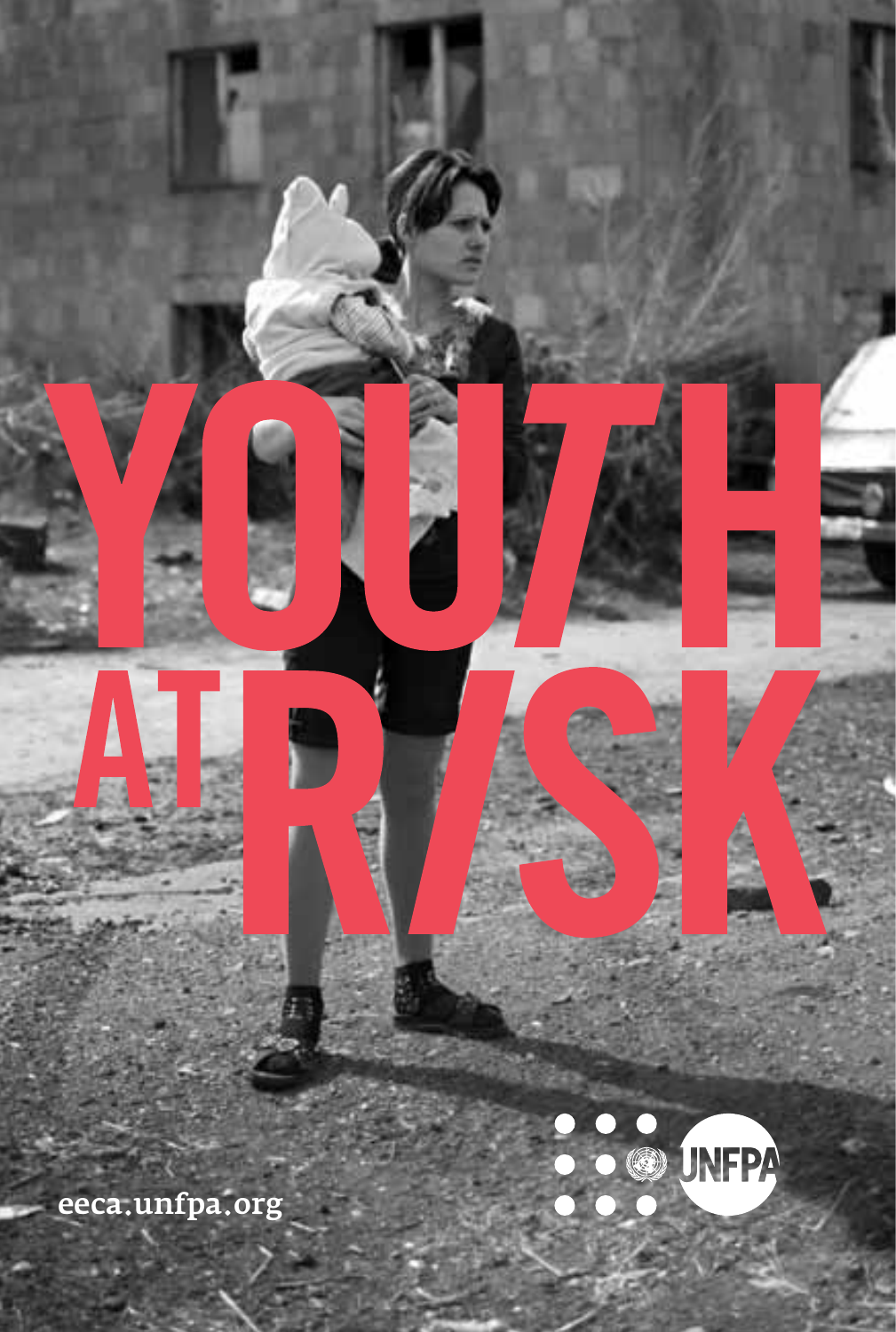www.youthatrisk.eu

# YOU7H ATRISK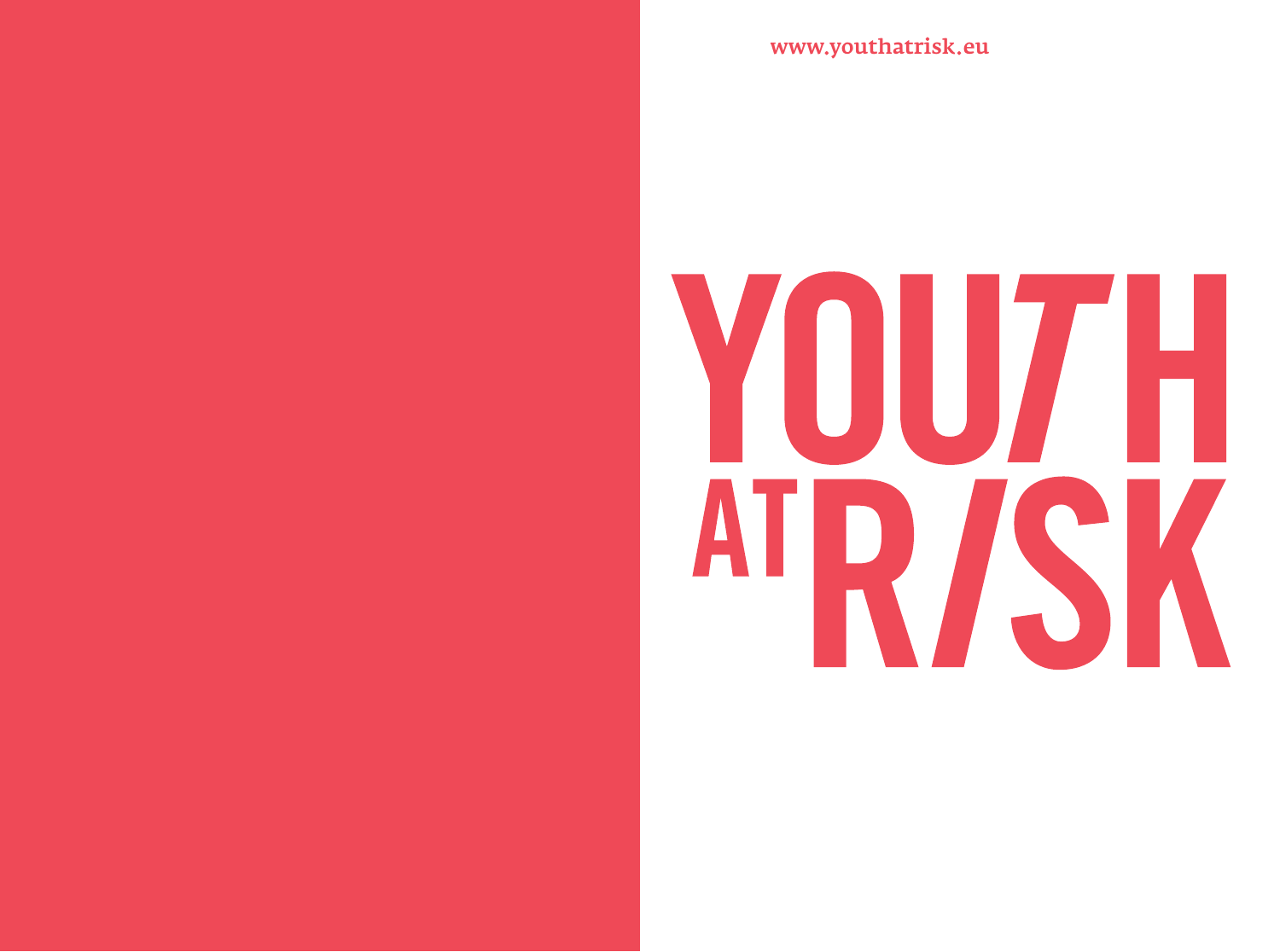## *CONTENTS*

*06 INTRODUCTION 08 YOUTH AT RISK 10 Armenia 16 BOSNIA & HERZEGOVINA 22 KYRGYzSTAN 28 UKRAINE*

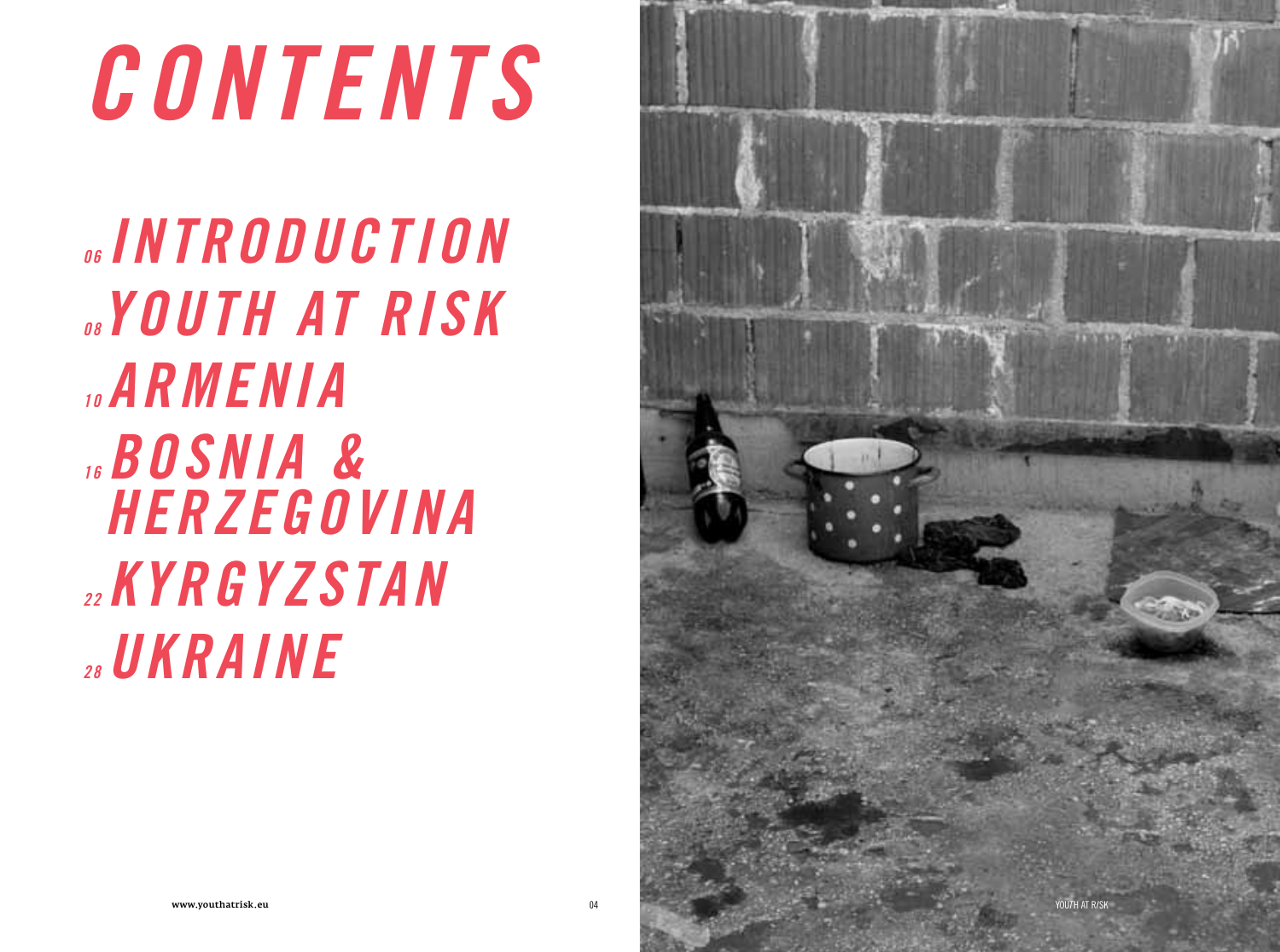### *INTRODUCTION*

///// During the last few decades, the countries of Eastern Europe and Central Asia went through a radical and painful economic transformation after the fall of communism. Under the previous authoritarian regimes, the state provided employment and social services to everyone. Political and economic liberalisation diminished the role of the state in society and often removed the safety net that it provided - particularly for young people.

> While many of the countries of this region have enjoyed democracy and civil liberties since the early 1990s, social challenges that did not exist before are taking a toll on their young people.

> This age group is disproportionately affected by poverty, unemployment, underemployment, the HIV epidemic, inadequate education systems, lack of security and human rights abuses, international migration and the lack of space to participate in civic and political activities.

These issues do not impinge on all young people to the same degree. Minorities, young women, the poor and the disabled are particularly susceptible to these problems. The lack of recognition of the special challenges that confront young people and the scarcity of data on this particular age group have rendered it difficult to formulate youthspecific policies.

There are more than 173 million young people living in Eastern Europe and Central Asia, making up almost one fifth of the population in the region. A significant number of young people in Eastern Europe and Central Asia live in poverty, with estimates that more than 22 million live on less than 2 USD a day and 5.8 million are undernourished.

This exhibition has been developed and curated by the United Nations Population Fund's Regional Office for Eastern Europe and Central Asia with the aim to give voice to vulnerable youth whose stories might not otherwise be heard. These youth are vulnerable due to their socioeconomic status, lack of employment opportunities, gender or lack of access to quality schooling. In other cases, they may be at risk of violence or HIV infection, or belong to a minority ethnic or sexual group. They are young girls who are at risk of becoming pregnant while young, or youth who struggle to raise the children they bore as adolescents.

The United Nations Population Fund is committed to working with governments to realise the rights of young people and to provide a space and a voice for youth perspectives to be heard.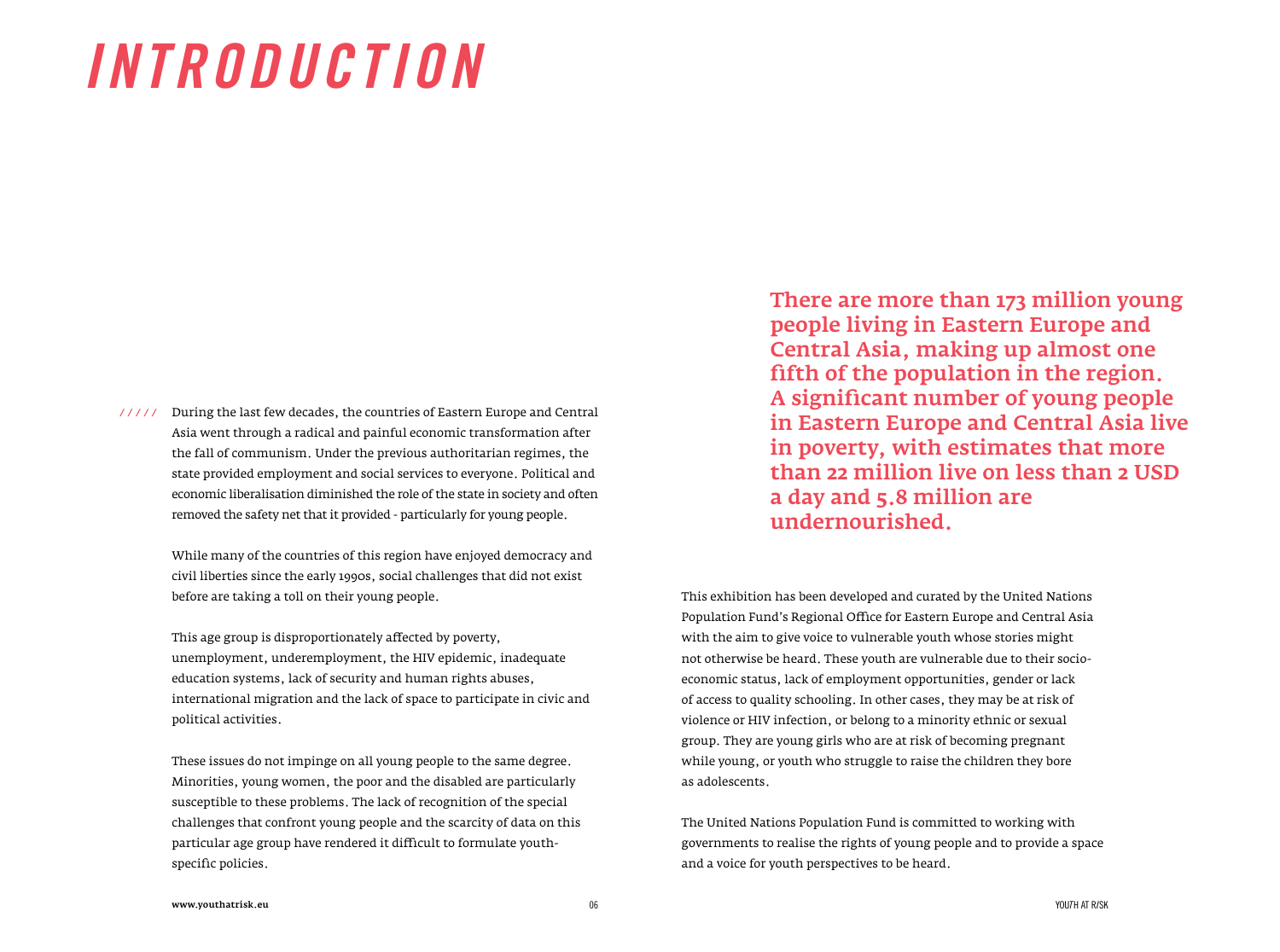### *YOUTH AT RISK*

The five young people you will meet in this presentation are struggling with a host of social and economic problems common to Eastern Europe and Central Asia. Each faces a unique set of challenges, but all share an uncommon determination to do whatever it takes to make a better life for themselves and their families. *MARIE'S BIRTHDAY PARTY*



///// In Armenia, Marie Okhoyan lives with her two small children, parents and seven siblings in a filthy, rundown building outside the capital, Yerevan. The family is so poor they had to send some of the children, including Marie when she was a girl, to state-run institutions just to make sure they were fed. By some estimates, the poverty rate is as high as 71 per cent in Armenia, yet 19-year-old Marie believes she can break this vicious cycle of poverty.

> Aiman Sooronkulov struggles with a different set of problems. The 19-year-old spent his childhood and adolescence in Bishkek, Kyrgyzstan, trying to come to grips with a dawning awareness that he was different from the other boys. Once he accepted that he wasn't straight, he began to work with a non-governmental organisation (NGO) to educate youth about sexual and reproductive health and the prevention of HIV and other sexually transmitted infections (STIs).

Among the Roma people in Bosnia and Herzegovina, lack of access to education is a critical problem for young women including Arnela Zahirovic. The 15-year-old girl, who lives with her parents and 11 siblings outside Sarajevo, had to drop out of primary school because her father forbade her to attend. A recent report found that half of all Roma women never attended school or completed primary school, and nearly half get married and have children before age 18. Yet Arnela is working

with a Roma women's organisation to finish her schooling at home. Twenty-year-old Edvina Beganovic is also active in the organisation. When her father lost his job, she sacrificed her education to help the family, but she still hopes to continue her schooling. "The crucial thing," she says, is "to do something worthy, which will help me be independent one day."

In Ukraine, anywhere from 120,000 to 300,000 young people are living on the streets without adequate food, shelter or clothing, vulnerable to drug and alcohol abuse, physical and sexual violence, and sexually transmitted infections. Nadia is one of them. The 17-year-old girl ran away from home a year ago because of conflicts with her family. In Kiev, the richest city in Ukraine, she slept in a series of makeshift shelters before settling into an abandoned building with her boyfriend, Alex. Recently she has been going to a crisis centre for girls and young women run by an NGO, which provides social, psychological, medical and legal services for runaways like Nadia.

For Nadia, as well as for Arnela, Edvina, Aiman and Marie, the future is far from certain. Many challenges lie ahead. But none of them is discouraged. Each believes that he or she can make the world a better place for young and vulnerable people like themselves, provided that their voices, and perspectives, can be heard.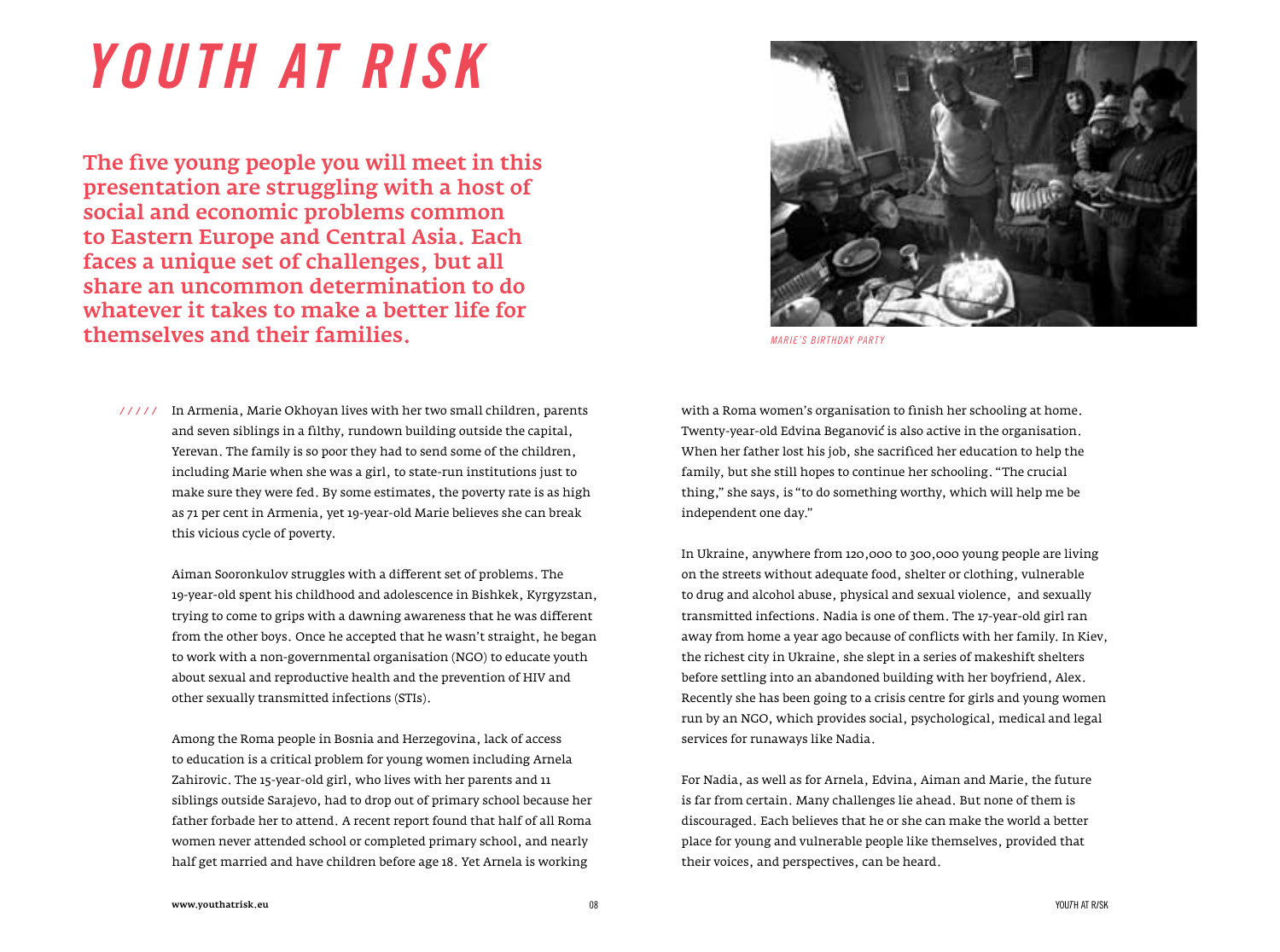### *ARMENIA*

#### *Gayane Abrahamyan writer Anahit Hayrapetyan PHOTOgrapher*





Nineteen-year-old Marie Okhoyan lives in a muddy basement with her two small children. The shabby, three-story building, a hostel during Soviet times, is home to 10 families with about 30 young children. They share the space with scorpions and rats.

Marie's parents live on the first  */ / / / /* floor with seven children ranging from 16 to 3 months. Marie, their only adult child, looks after her own kids and also her siblings.

> This was not the future her parents had in mind when they married her off at age 14 to a young man they had met only

once. Now all she remembers is how he beat and humiliated her, making her cook and wait on his mistress.

"One day I simply couldn't bear it anymore and preferred to return to this hell where, at least, nobody was abusing me," she says. After her return, Marie married another man, but that didn't last long; in 2009, he got in a car accident and ended up in prison.

Marie and the others reside some 18 km from the capital city of Yerevan, in the former industrial town of Yeghvard, whose factories are now in ruins.

Unemployment is high in this town of 14,000. Officially, it's 10 per cent, but analysts say it's much higher.

All of the country's thorny issues can be found here: poverty, starving children, disease, prostitution, and youth at risk of becoming trafficking targets.

Many of Marie's acquaintances have fallen into the hands of pimps; even she almost fell into the trap when someone called her and said there was a good job for her. "I thought it would really be a proper job, but when I went there and saw the women, I ran away," she says.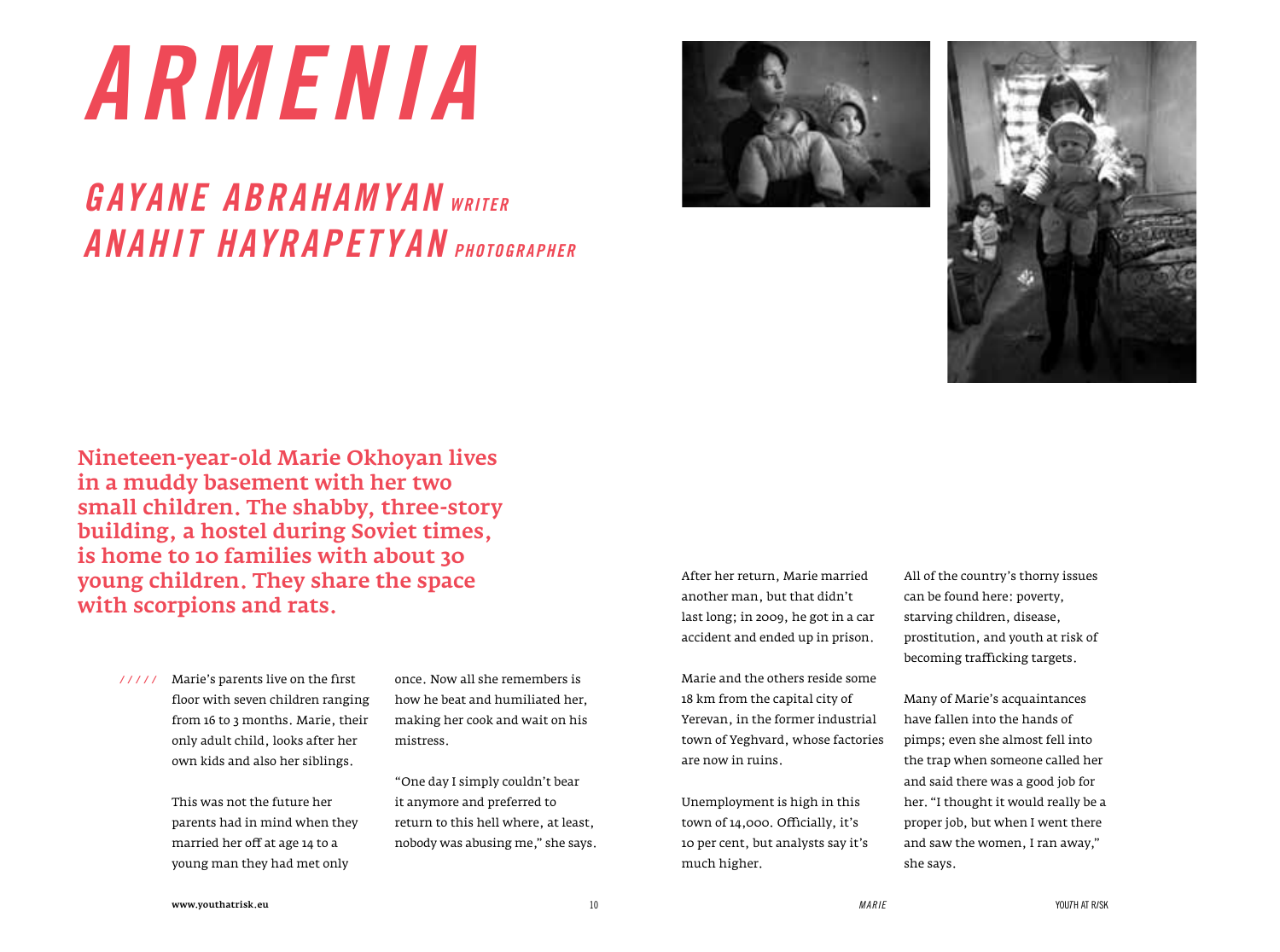### MARIE

 $\bullet$ 

 $12$ 

æ

**START**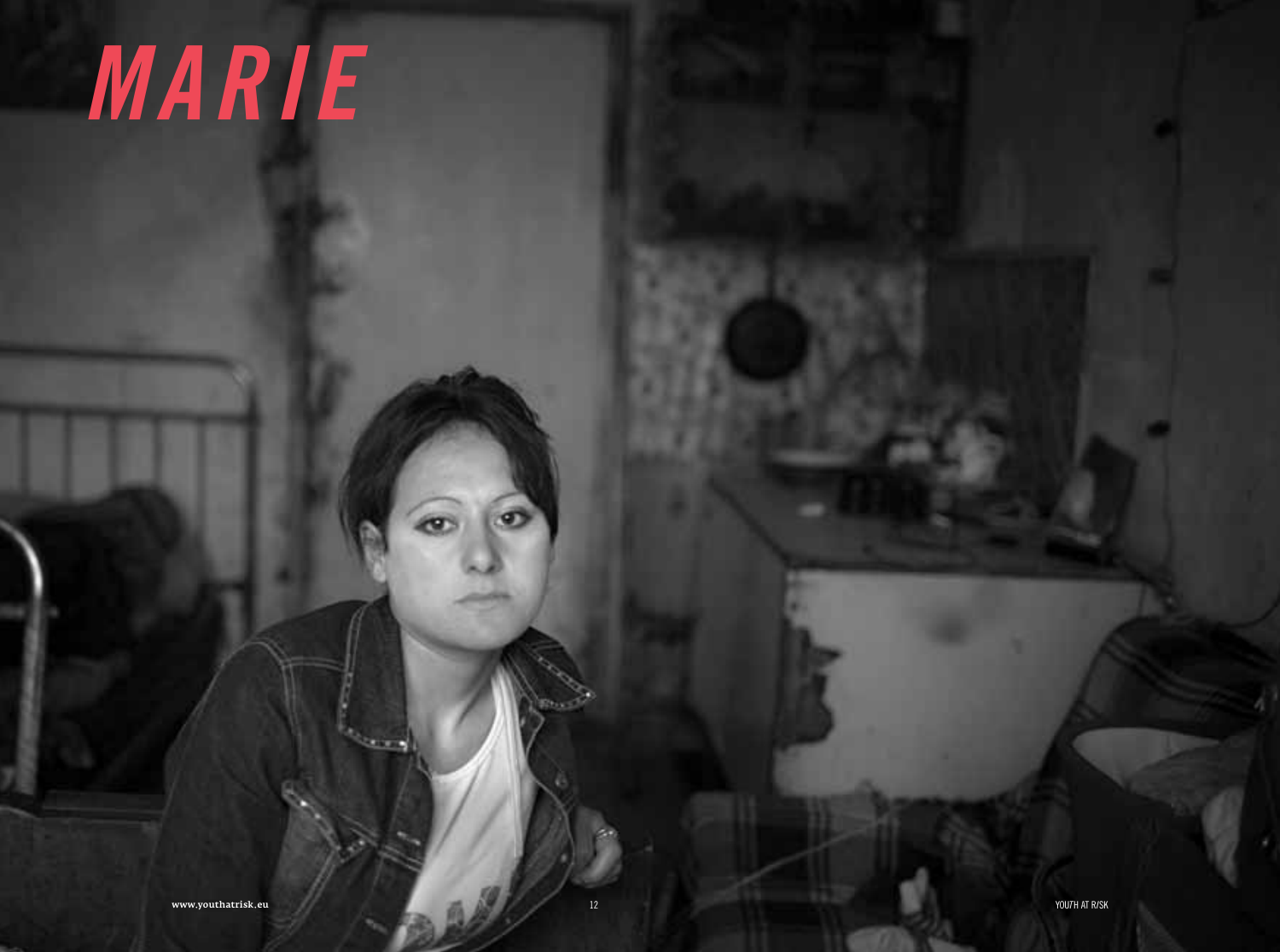







 */ / / / /* For her, the way out is her parents. Her mother works for the municipality and cleans houses and yards; her father digs graves. The only memento of the good old times, when the family had a house and proper jobs, is a large Soviet flag hanging on the door instead of a curtain.

> The entire family receives about 200 USD in poverty benefits from the state, hardly enough to feed all those hungry mouths.

Officially, the poverty rate in 20-year-old independent Armenia is 34 per cent but some claim that by UN standards, it's actually 71 per cent.

Armenia's half a million young people face even greater difficulties; some 29 per cent of those with higher education are unemployed, and there are almost no jobs for young people from vulnerable groups.

### *"I preferred to return to this hell."*

Marie says she'd like to find a job, but she doesn't have much education. Yet in her voice, you can hear her resolve to find a way out. She says she'll do "whatever it takes" to give her children a better life.

Despite her gentle, fragile appearance, Marie's words brim with confidence. "I believe everything will be all right," she says. "I believe that one day we will break the cycle of poverty."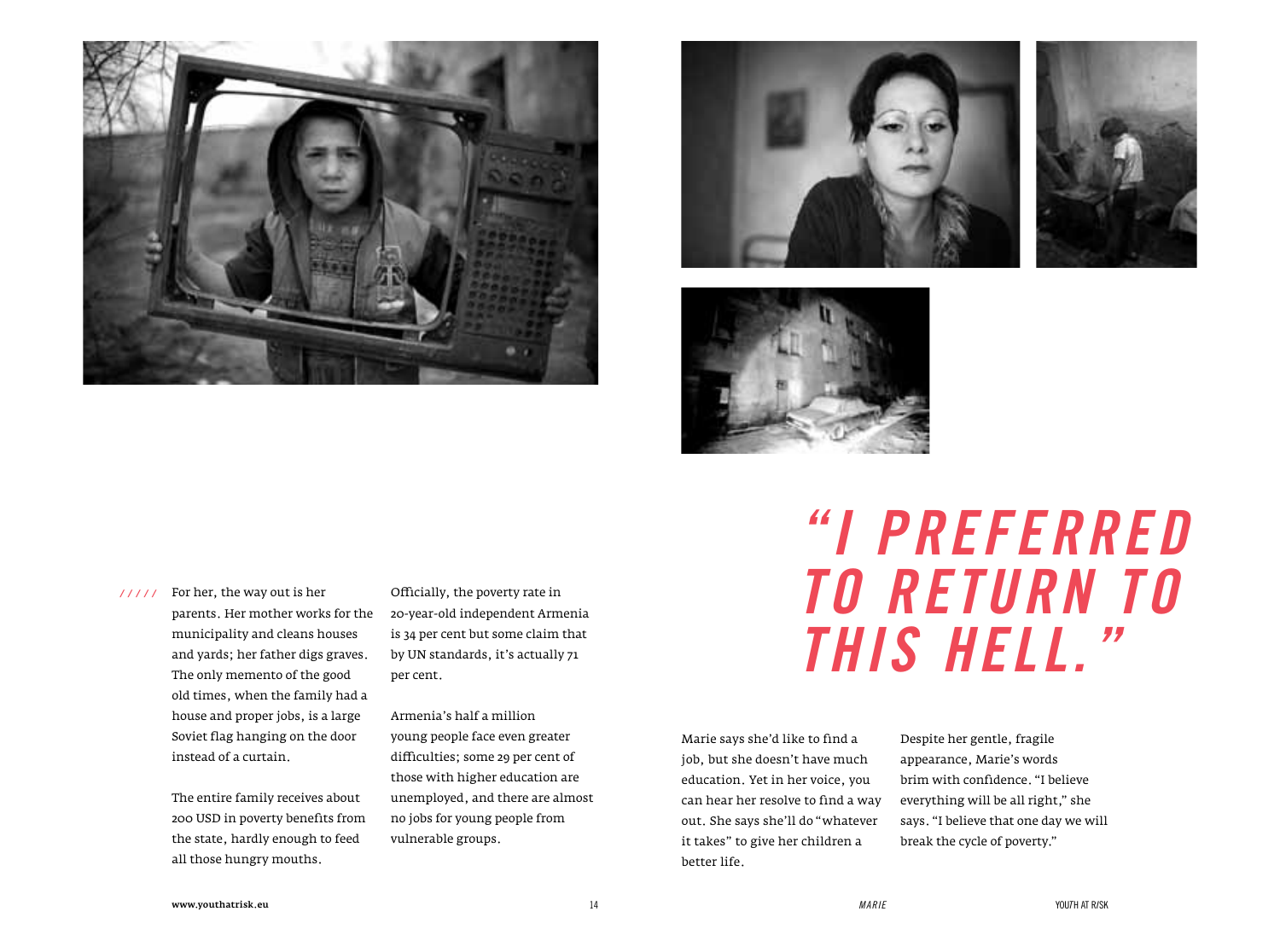# *Bosnia Herzegovina*

#### *Belma Becirbašic writer Armin Smailovic PHOTOgrapher*

Arnela Zahirovic is 15 and dreams of becoming a hairdresser one day. It's a dream that may never come true because Arnela left school in December. Her father forbade her from going to school.

"He thinks that since he hasn't  */ / / / /* studied himself, his children shouldn't either," Arnela's mother, Refija, says. "We don't have any money for school books because everything he earns has been spent on alcohol."

Arnela has 11 brothers and sisters. They live together in one room of a ruined house in the remote settlement of Visoko, 30 km from Sarajevo. Arnela sits down on one of two broken couches, the only furniture in the room, and talks about her school days.





"The teacher always gave me bad grades, despite the fact that she knew I had no place to study and that books were expensive," she says. "Even other children in the classroom never helped me. They would tell me I'm a dirty and smelly Roma girl."

Arnela says that despite her father's threats, she would like to finish school. A visitor, Melina Halilovic from the Roma women's organisation Be My Friend, comforts her, telling her she will make sure Arnela finishes primary school.

Arnela is enthusiastic, then gets up to look at her reflection in a

picture that serves as a mirror – an old black-and-white photograph of Tito. Almost all Roma families keep a picture of the former Yugoslav leader in their homes. It reminds them of a time when Roma were equal.

Today, Roma in Bosnia and Herzegovina are second-class citizens. Although they constitute the largest ethnic minority, estimated at more than 50,000, they are among the most discriminated against. Only 2-3 per cent work in the public sector, and poverty among Roma is four times higher than the national average.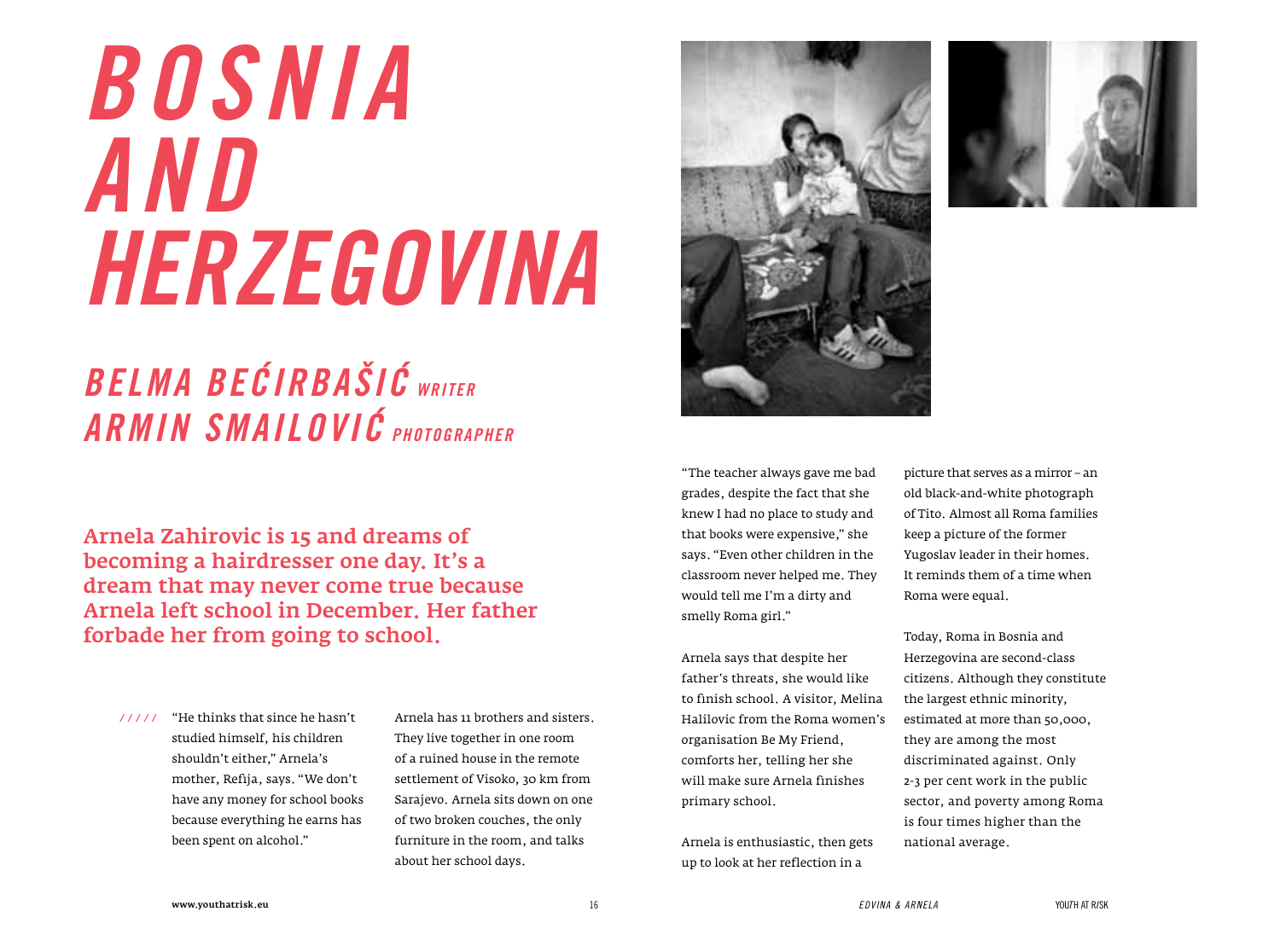### ARNELA



18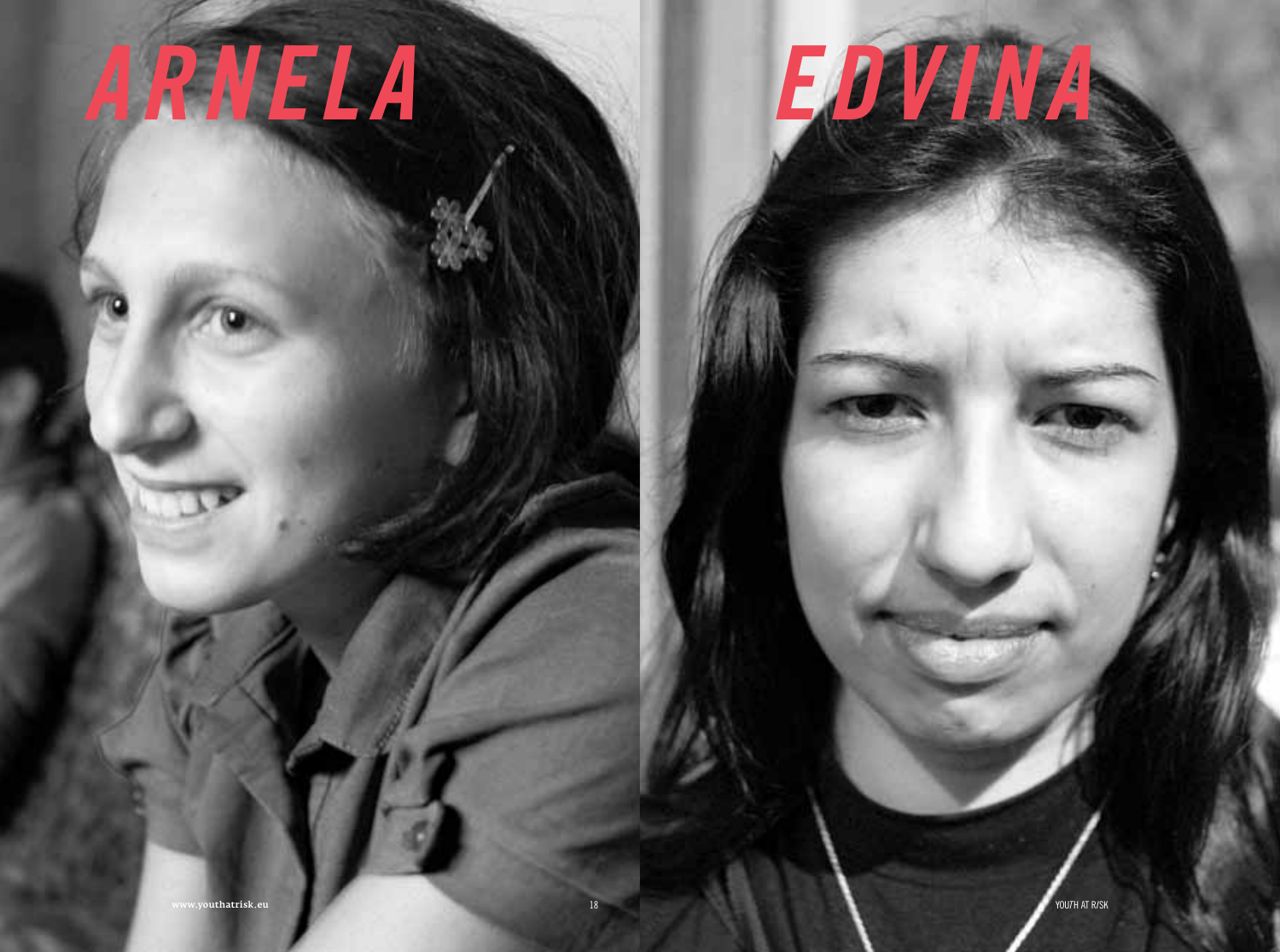







### *"Roma are second-class citizens."*

 */ / / / /* Recently, Roma women's organisations published the first report on domestic violence against Roma women in Bosnia. It showed that most Roma women do not have the formal education and training required for the labour market and survive by collecting recyclable materials or working illegally. Half never attended school nor completed primary school. Only 2 per cent graduated from a college or university.

Halilovic, whose organisation participated in the study and organises workshops on literacy, helps girls who have no access to education. Twenty-year-old Edvina Beganovic is active in the association. When her father lost his job in an industrial plant, she sacrificed her education for the survival of the family. Today, her father collects and recycles iron, and Edvina and her mother work as cleaners in a local bakery.



"I am not ashamed of anything, not even having dropped out

of school; I did this to help us survive," she says. "And I am not ashamed for being a Roma. The crucial thing to me is just to learn to do something worthy, which will help me be independent one day."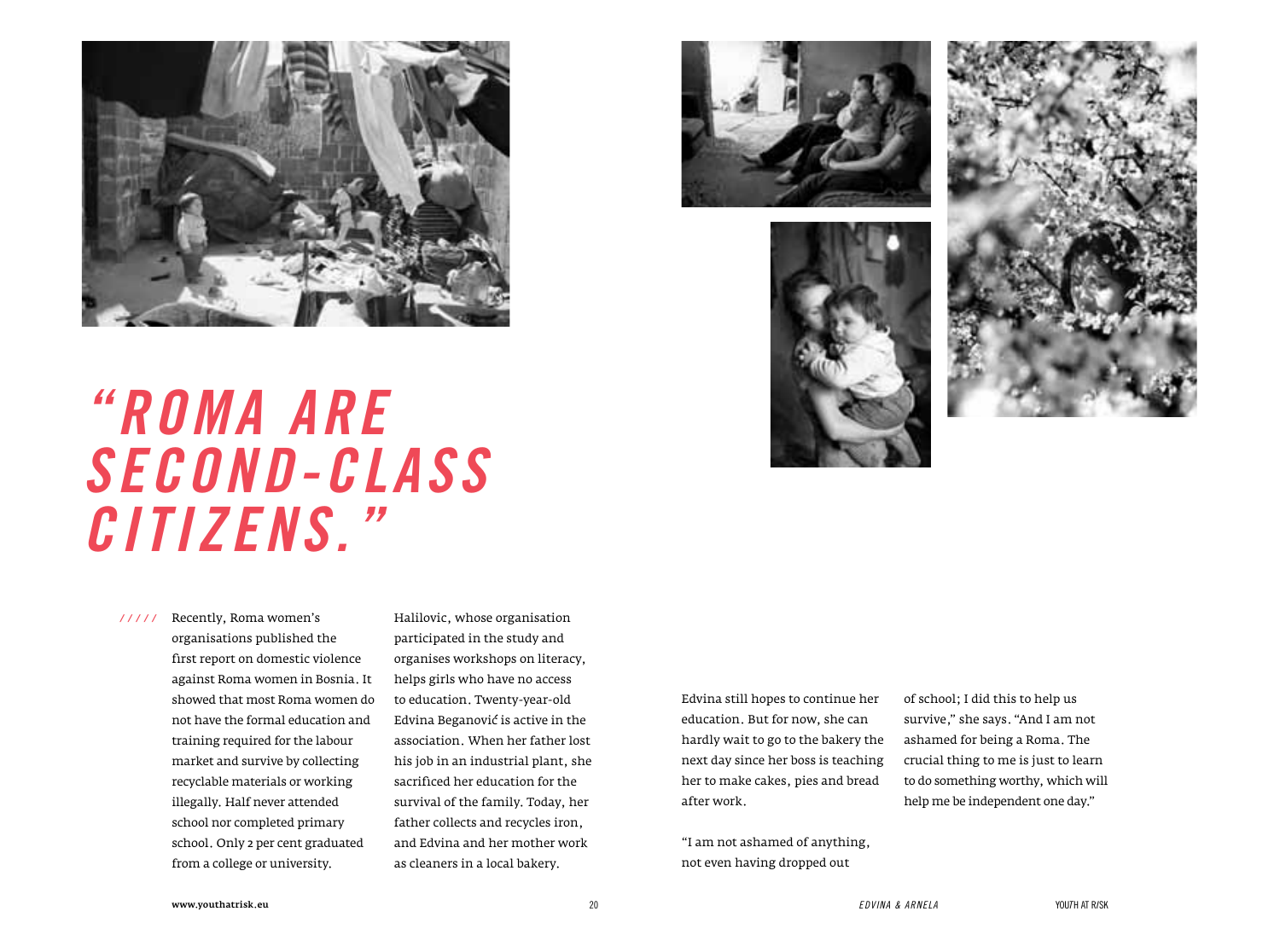### *Kyrgyzstan*

#### *Elena Voronina writer Erkinbek Bolzhurov PHOTOgrapher*



#### Hello, my name is Aiman Sooronkulov. I am 19, and I work for a nongovernmental organisation (NGO) and as a volunteer for Y-PEER.

It seems to me that the moment  */ / / / /* I first realised that life can be cruel was when I was 8 and my parents divorced. My grandmother took care of me for nine years in the Kyrgyzstan capital of Bishkek. I tried to obey her and do well in school. But I didn't always succeed. Grandma thought that since I lived with her, I should belong only to her.

> Eventually I began to understand why she tried so hard to be protective. It was because I was

different. At school, I didn't pay attention to the girls. I didn't fight with the boys, but I wanted to be near them. Soon, I was being mocked. I didn't understand what was happening.

Today I know who I am. Yes, I am not straight. I like men more than women, and I want to be liked by them. Back then, there was no one to give me advice or comfort me; I felt as though I couldn't share my feelings with anyone else on Earth.

By age 17, I was fully aware that I was not like most of my peers. After analysing my life, I decided I shouldn't expect someone else to make my wishes come true. I had to do something, so I packed my bags and left my grandmother's home.

For two days I lived in the street. On the third morning, I met some young people, perfect strangers to

me. They were members of a group called Indigo, and their job was to educate young people about the prevention of sexually transmitted infections including HIV.

While rescuing others, a person rescues him or herself – this saying perfectly describes the activities of Indigo. Later I began to work for Indigo and also for the youth network Y-PEER.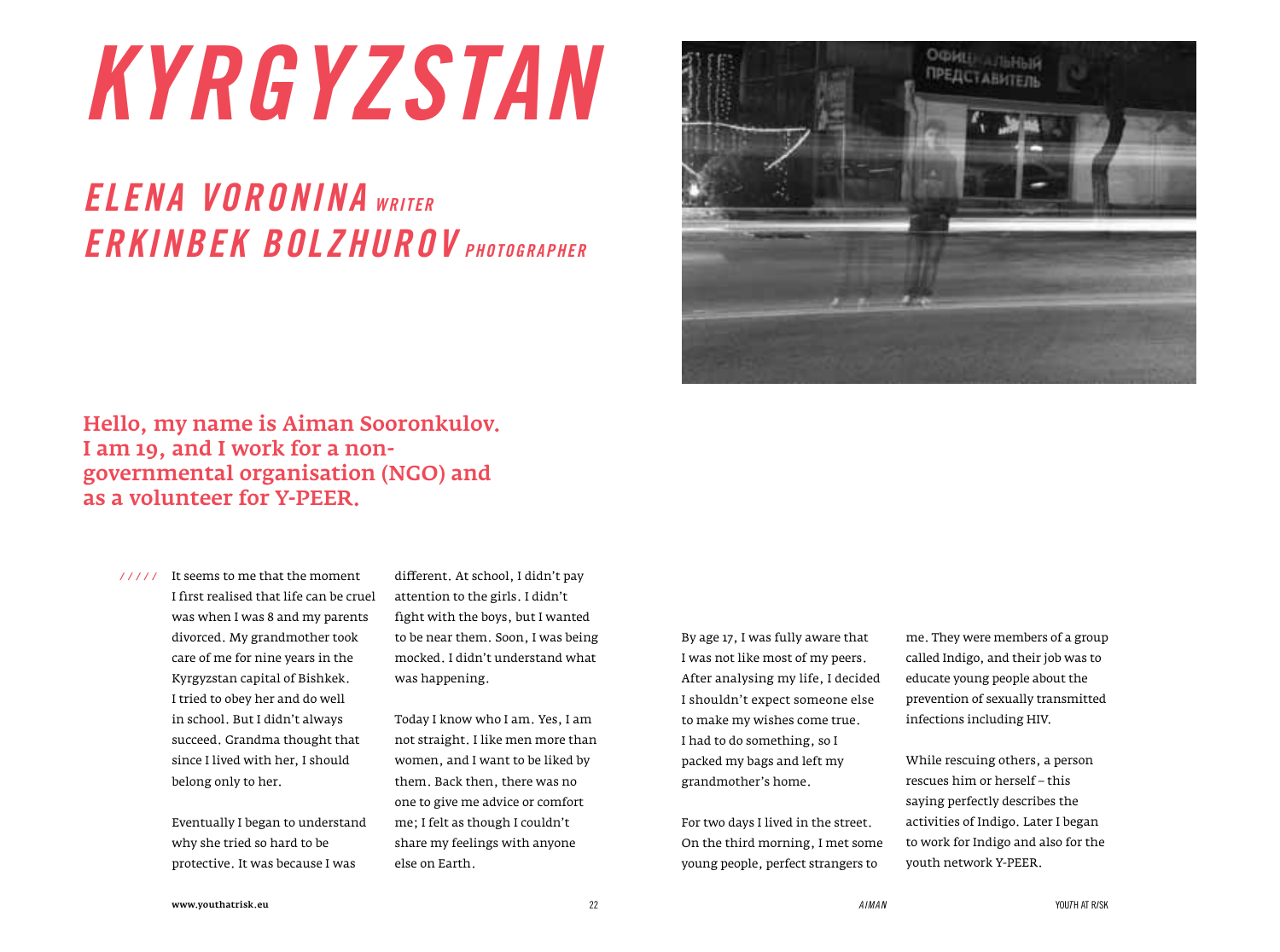# AIMAN

**ABILITIE** 

**STATISTICS** 

图

⊑⊦ι∧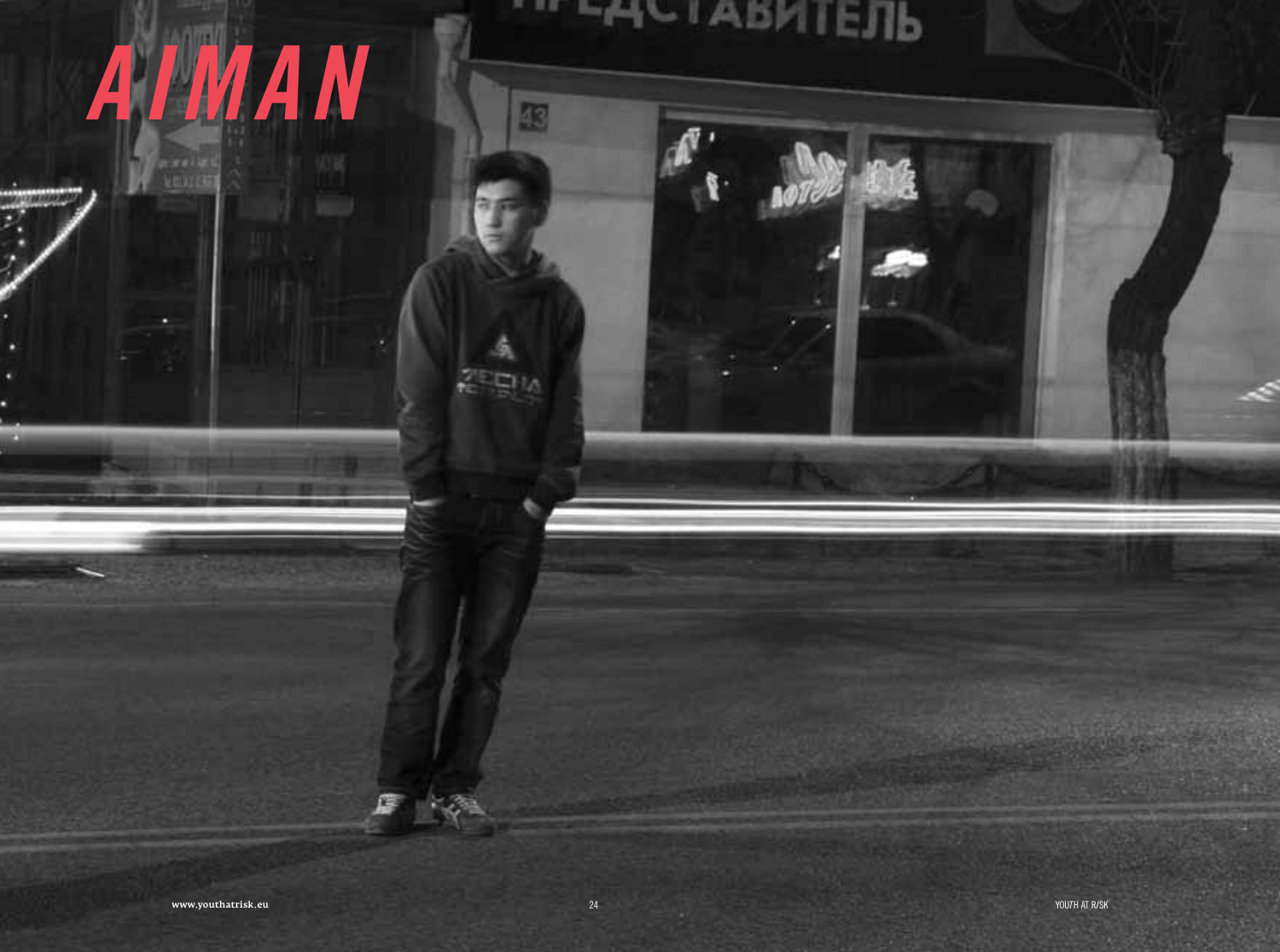









 */ / / / /* Y-PEER is like a huge international family, where a young person can find a friend or get help, advice and knowledge.

> I came to realise that most young people would like to get advice and support from their parents or relatives. However, with rare exceptions, parents can't talk with them about sexual and reproductive health. Today when I meet with young people, I see that addressing issues of sexual and

reproductive health is important not only for them, but also for their parents.

In the last two years I've changed a lot. I'm not afraid anymore. Now I can show others how important it is to have the courage to accept yourself the way you are.

Today, I try to open my heart to the world and appreciate every moment of life. That helps me in my daily work with young people.

### *"For two days i lived in the streets."*

In Kyrgyzstan, 38.8 per cent of the total number of people identified as living with HIV are young people between ages 15 and 29. That is why it is so important to educate adolescents on issues of sexual and reproductive health.

By the way, do you want to know how my name is translated from the Kyrgyz language? "The unbending one." My life is in my name.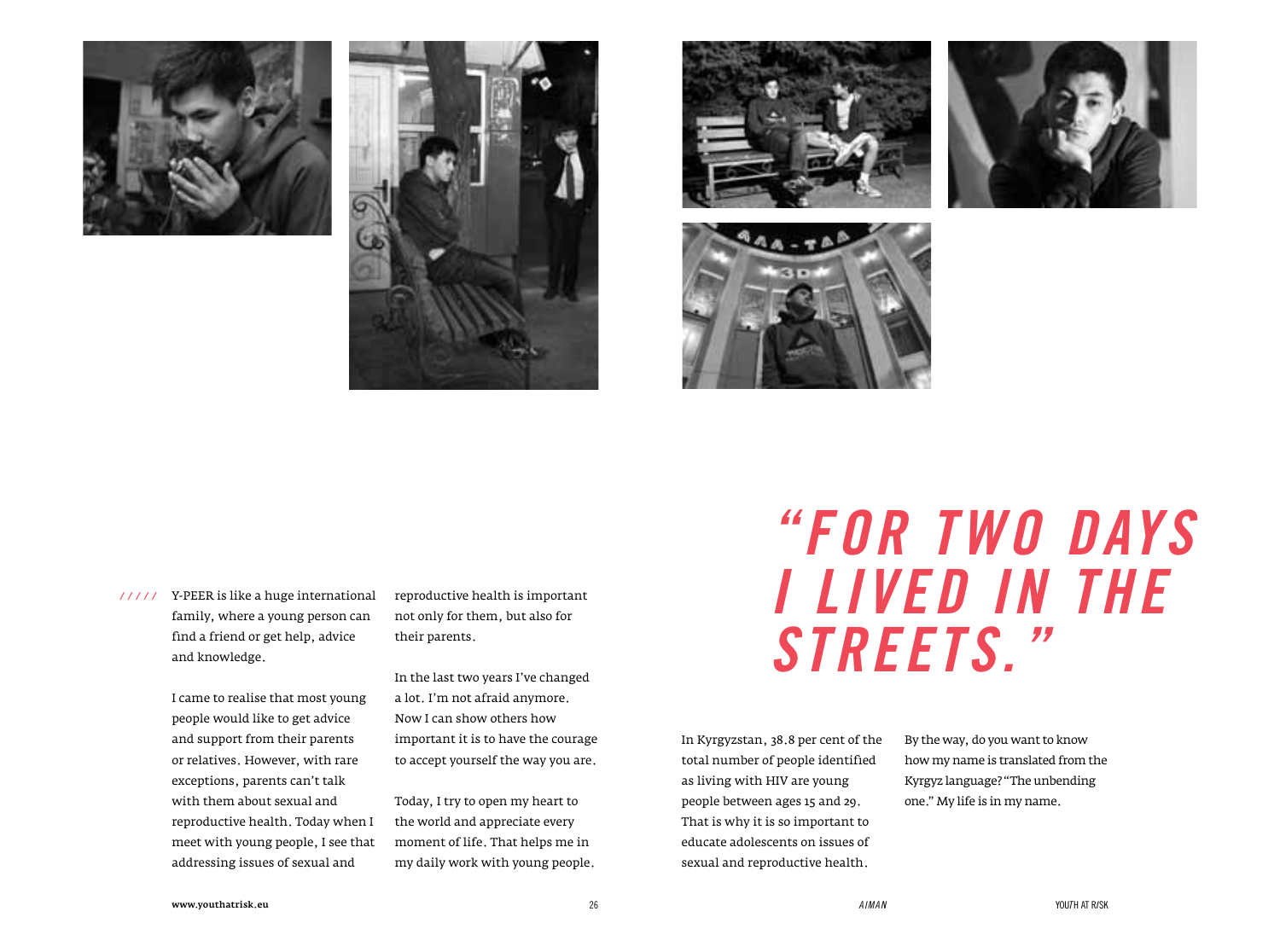### *UKRAINE*

#### *Yuliya Abibok writer Valentin Khrystych PHOTOgrapher*

A year ago, Nadia left her home in a small town in southern Ukraine and arrived in the capital, Kiev. The 17-year-old girl squats in an abandoned building with her boyfriend, Alex.

Alex is 19 and has lived on the streets  */ / / / /* since he was 8. Recently he and his girlfriend, Nadia, were kicked off the construction site by a guard from a posh new building nearby, but they have returned because they have nowhere else to go.

> Nadia is one of an estimated 120,000 to 300,000 boys and girls in Ukraine who live on the streets

without adequate food, clothing and shelter. She doesn't want to use her last name because she has run away from home.

Nadia's father died when she was 5, leaving her mother to raise three daughters on the meager welfare payments – about 100 USD per child – provided by the state to single mothers.





She dropped out of high school after ninth grade. She knew going to college was not possible because the family had no money. She entered a local technical/ vocational school to become a cook but didn't have enough money for that either.

"My family began to have financial problems because of my studies," she says. "The money and constant conflicts in the family were the main reasons why I ran away from home."

Since arriving in Kiev, Nadia has lived in a train station, an abandoned house and a basement with 10 other street children. After she met Alex, she briefly moved into his rented room, but when he lost his job in a sawmill outside Kiev, they were both on the streets.

Today, Nadia's dream is to find a job that would let her rent a room. Alex collects paper and metal on the streets to buy them food.

About five months ago, Nadia started going to a crisis centre for girls and young women run by the NGO HealthRight International. "I come here almost every day to take a shower, wash clothes, eat," she says.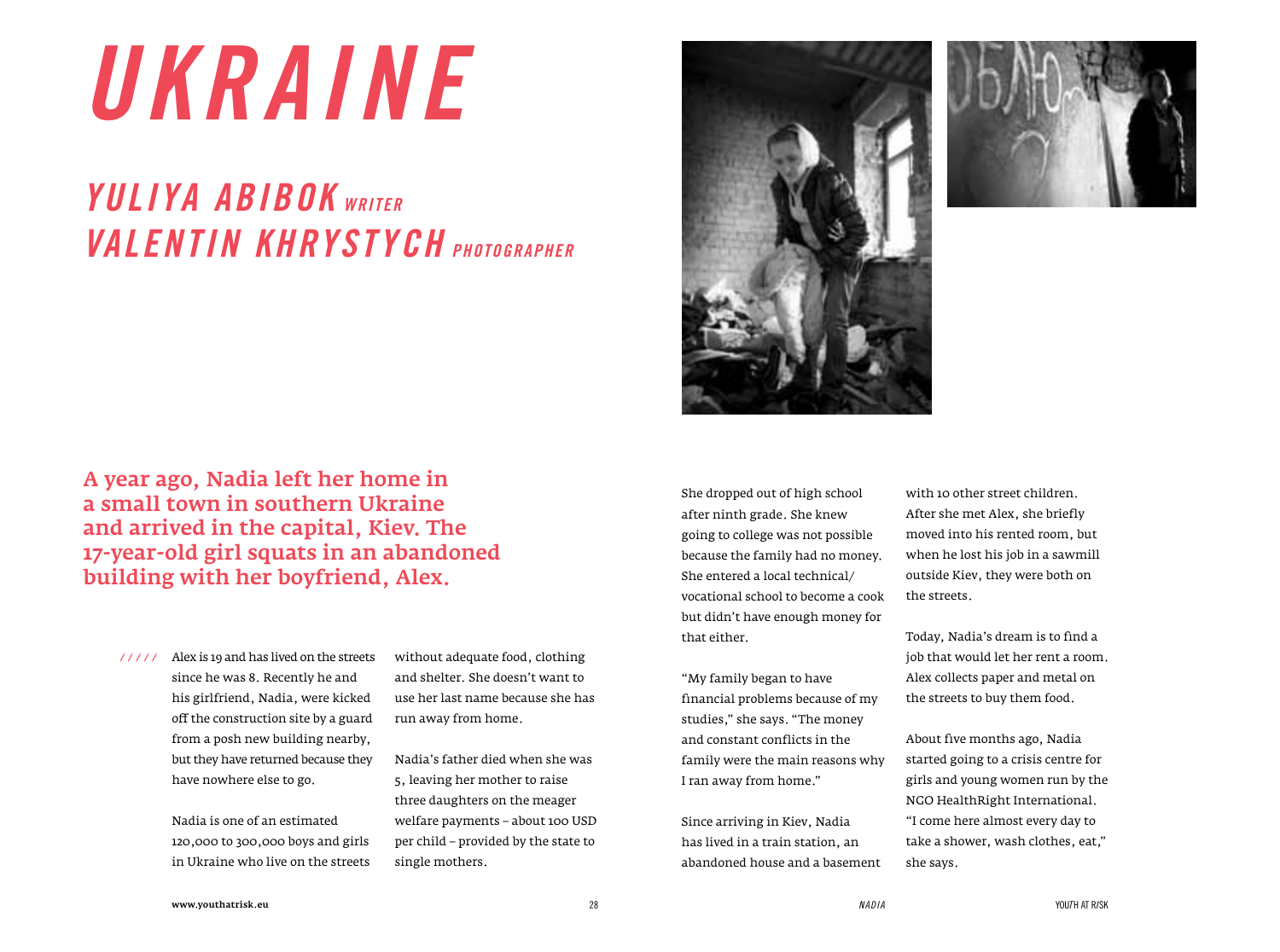# NADIA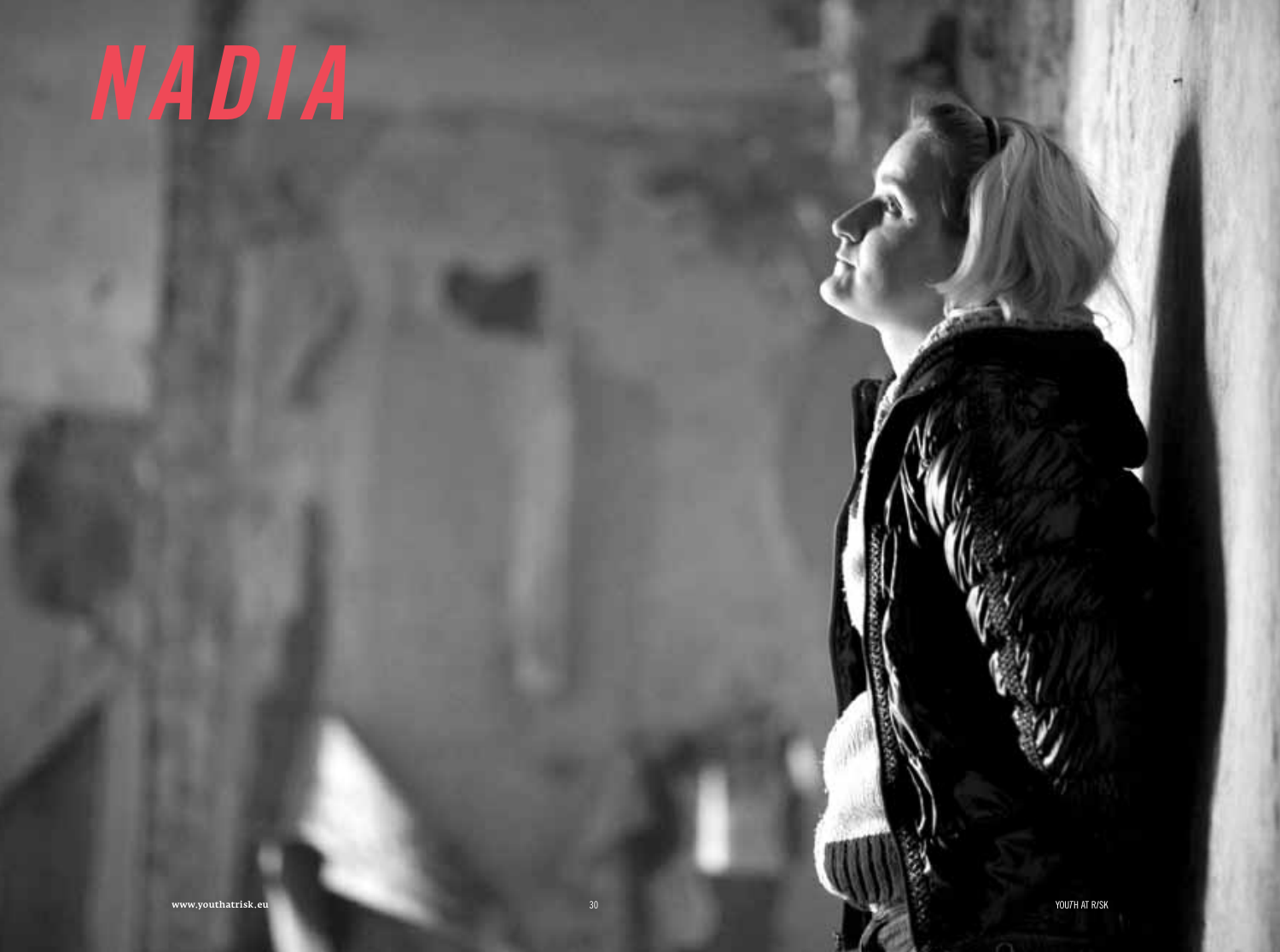







*"My family began to have financial problems because of my studies."*

The centre provides social, psychological, medical and legal support to more than 300 girls like Nadia. Most of them come from difficult family situations and live on the streets.

The centre is helping Nadia enroll in a vocational school and find a place in a hostel. Nadia says if she goes back to school, her mother, who has health problems and can't work, will continue to receive benefits for her even after she turns 18. "When we were young, parents cared about us,

and when they are old, we must care about them," she says.  */ / / / /*

Despite everything that has happened to her, Nadia, whose Russian name means "hope," hasn't given up. She keeps up her spirits reading books and writing poetry.

"One day, I think I will write my autobiography. I will write how I rose from the bottom of society to become a real person," she says. "And I will tell other girls like myself how to survive."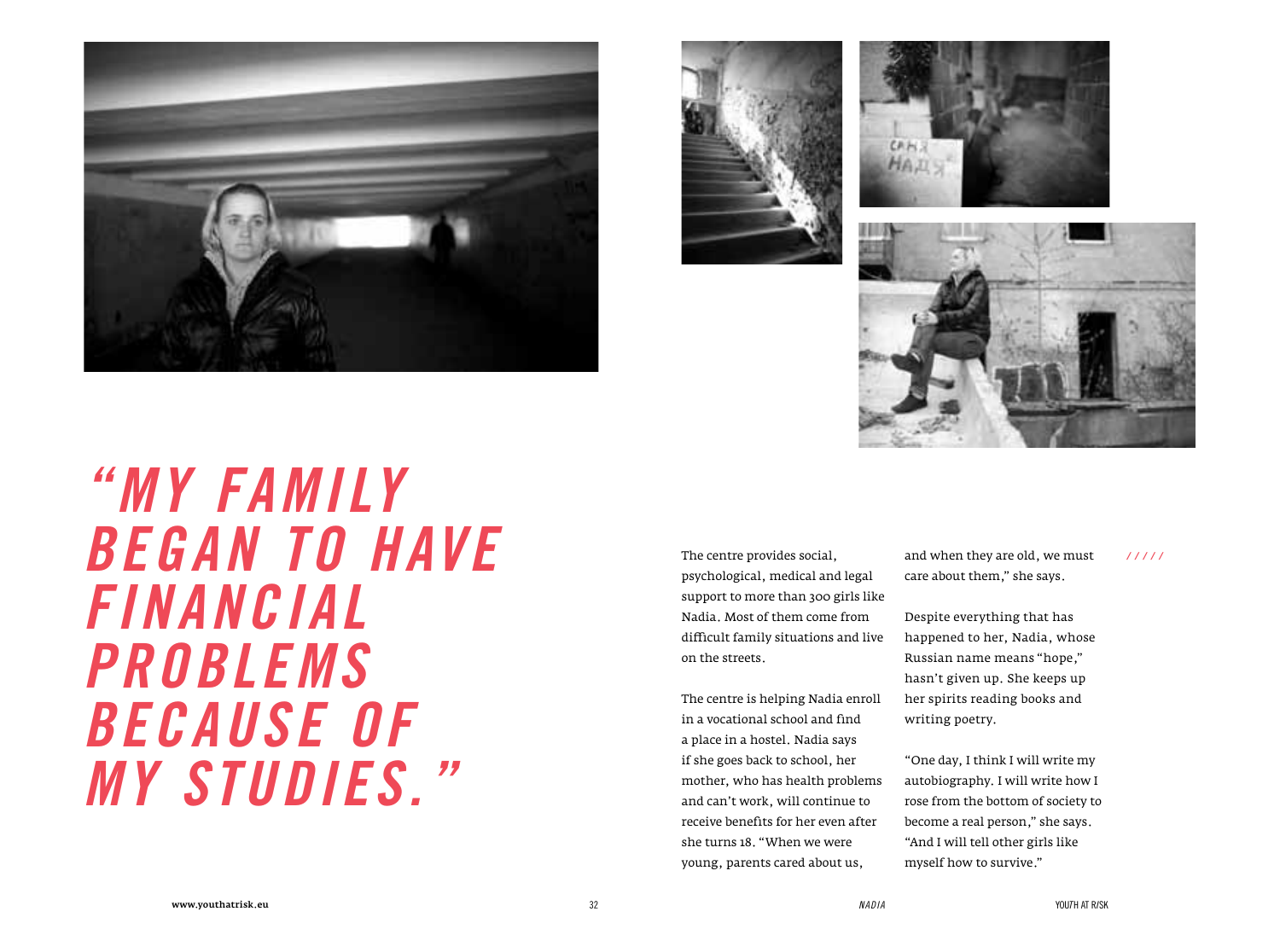UNFPA

Thea Fierens Nikolai Botev Karen Daduryan Marija Vasileva-Blazev

Raquel Wexler Anna Leonti Christian del Sol Mher Manukyan Majda Prljaca

Tolgonai Berdikeyeva Andrey Poshtaruk

#### Photographers

Anahit Hayrapetyan Armin Smailovic Erkinbek Bolzhurov Valentin Khrystych

#### **Writers**

Ann Levin Gayane Abrahamyan Belma Becirbasic Elena Voronina Yuliya Abibok

#### Zip Design

Neil Bowen Alexandra Cunningham Morgan Guegan Kevin Pearson Mary Patel www.zipdesign.co.uk